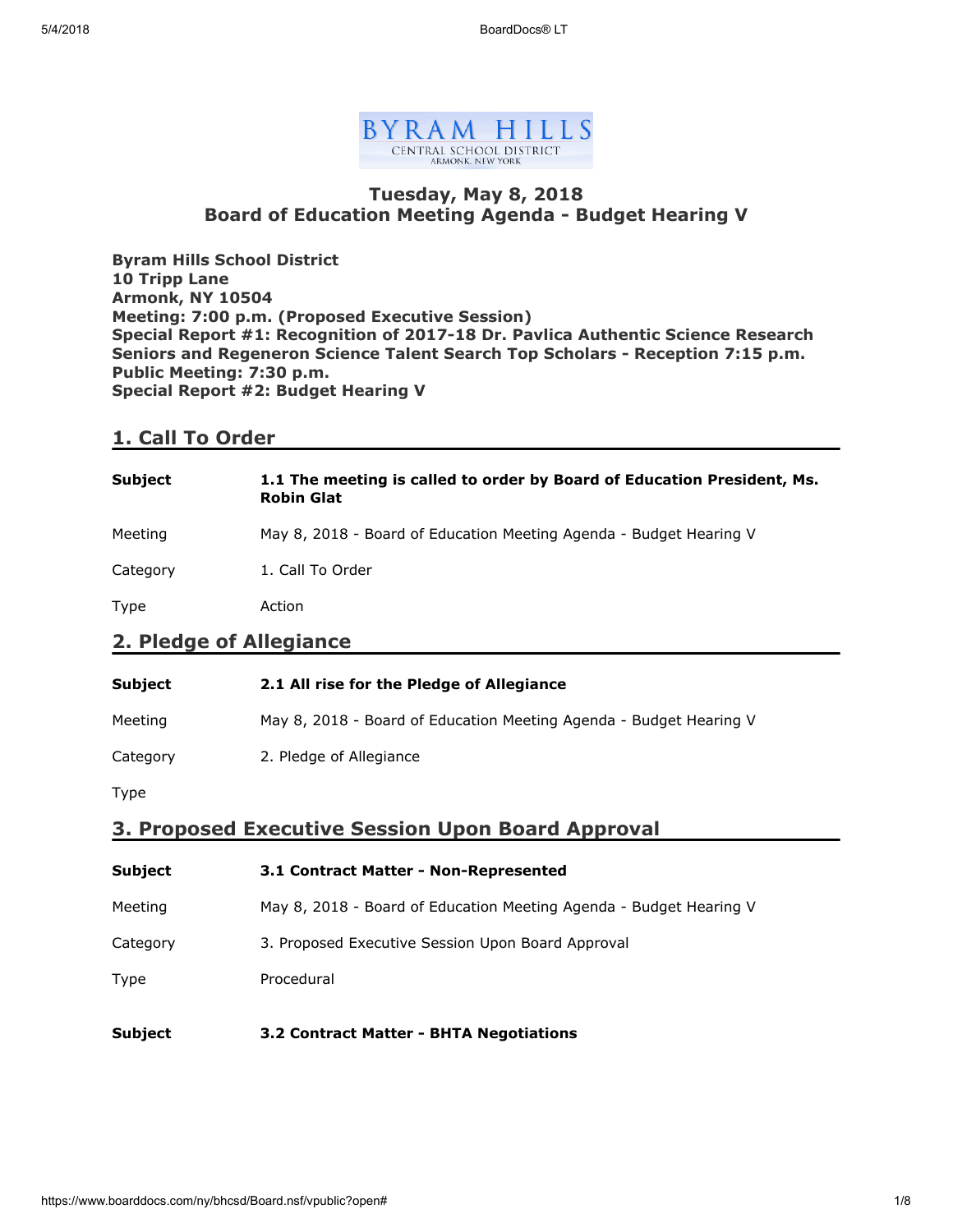| Meeting        | May 8, 2018 - Board of Education Meeting Agenda - Budget Hearing V |
|----------------|--------------------------------------------------------------------|
| Category       | 3. Proposed Executive Session Upon Board Approval                  |
| Type           | Procedural                                                         |
| <b>Subject</b> | 3.3 Contract Matter - CSEA Negotiations                            |
| Meeting        | May 8, 2018 - Board of Education Meeting Agenda - Budget Hearing V |
| Category       | 3. Proposed Executive Session Upon Board Approval                  |
| Type           | Procedural                                                         |
| <b>Subject</b> | 3.4 District Matter - Residency                                    |
| Meeting        | May 8, 2018 - Board of Education Meeting Agenda - Budget Hearing V |
| Category       | 3. Proposed Executive Session Upon Board Approval                  |
| Type           | Procedural                                                         |
| <b>Subject</b> | 3.5 Board of Education Matter - Succession Planning                |
| Meeting        | May 8, 2018 - Board of Education Meeting Agenda - Budget Hearing V |
| Category       | 3. Proposed Executive Session Upon Board Approval                  |
| <b>Type</b>    | Procedural                                                         |
| <b>Subject</b> | 3.6 Board of Education Matter - Self-Evaluation                    |
| Meeting        | May 8, 2018 - Board of Education Meeting Agenda - Budget Hearing V |
| Category       | 3. Proposed Executive Session Upon Board Approval                  |
| Type           | Procedural                                                         |
|                | 4. Comments from the Public                                        |
| Subject        | 4.1 Public Comments (if any) will be heard at this time            |

| <b>PUPICE</b> | THE LADING COMMICING THE QUITE THE DC HOGHA AT THIS THING          |
|---------------|--------------------------------------------------------------------|
| Meeting       | May 8, 2018 - Board of Education Meeting Agenda - Budget Hearing V |
| Category      | 4. Comments from the Public                                        |
| Type          | Recognition                                                        |

Attached is a copy of the Byram Hills School District "Guidance for Public Input at Board Meetings"as a reference for public comments during Board meetings.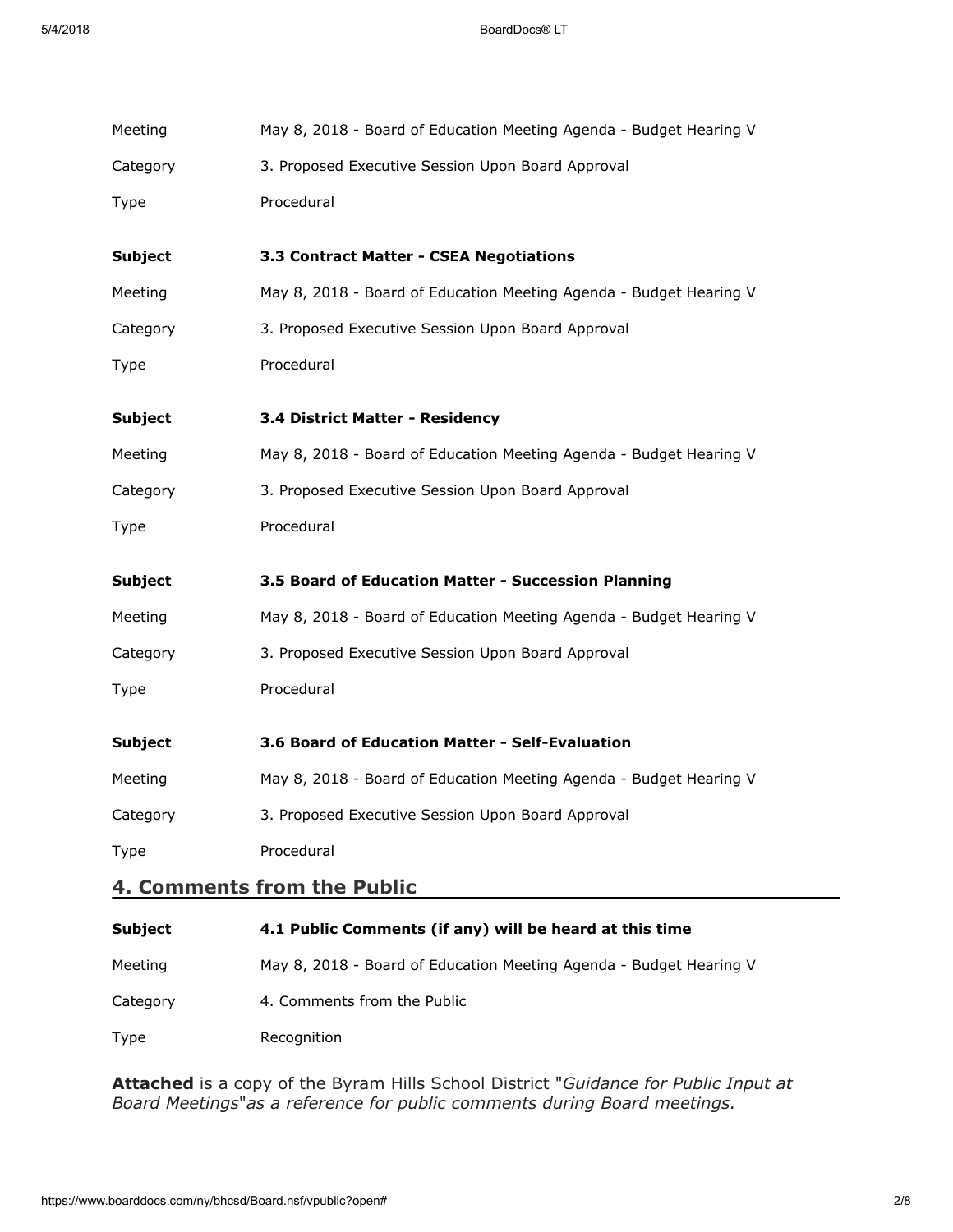#### File Attachments

[Guidance for Public Input at Board Meetings REVISED 12-6-16.pdf \(17 KB\)](https://www.boarddocs.com/ny/bhcsd/Board.nsf/files/AY4J3Y4B25BE/$file/Guidance%20for%20Public%20Input%20at%20Board%20Meetings%20REVISED%2012-6-16.pdf)

## 5. Revision and Adoption of Agenda

| Subject                       | 5.1 Revisions (if necessary) and Adoption of Agenda                |  |
|-------------------------------|--------------------------------------------------------------------|--|
| Meeting                       | May 8, 2018 - Board of Education Meeting Agenda - Budget Hearing V |  |
| Category                      | 5. Revision and Adoption of Agenda                                 |  |
| Type                          | Action                                                             |  |
| 6. Consent Agenda - Personnel |                                                                    |  |
| <b>Subject</b>                | 6.1 Consent Agenda - Personnel                                     |  |

Meeting May 8, 2018 - Board of Education Meeting Agenda - Budget Hearing V

Category 6. Consent Agenda - Personnel

Type **Action** (Consent)

#### 6.1 Administrator Resignation:

1. Judy Brewster, Assistant Principal, WA, effective 6/30/18

### 6.2 Teacher Leaves:

- 1. Employee #671, Spec. Ed., WA, FMLA, effective 4/30/18
- 2. Employee #1633, Elementary, WA, FMLA, amend effective date of leave to 4/20/18 from 4/16/18

### 6.3 Teacher Probationary Appointment:

1. Keara Hunt, School Counselor, BHHS, 4-year probationary, effective 8/29/18-8/28/22

### 6.4 Regular Substitute Teacher:

1. Lauren Fiscella, Spec. Ed., WA, effective 4/30/18

## 6.5 CSEA Resignations:

1. Eduardo Garcia, Bus Driver, Transportation, effective 4/25/18

### 6.6 CSEA Temporary Appointment:

1. Joseph Giesemann, Teacher Aide, WA, effective 5/07/18-6/22/18

### 6.7 Spring Coaching Appointments:

- 1. Nick Vallo J.V. Assistant Baseball
- 2. John McNamara Assistant Modified Softball

### 6.8 Rescind Residency Designee, Gregory Carlson, for the 2017-18 School Year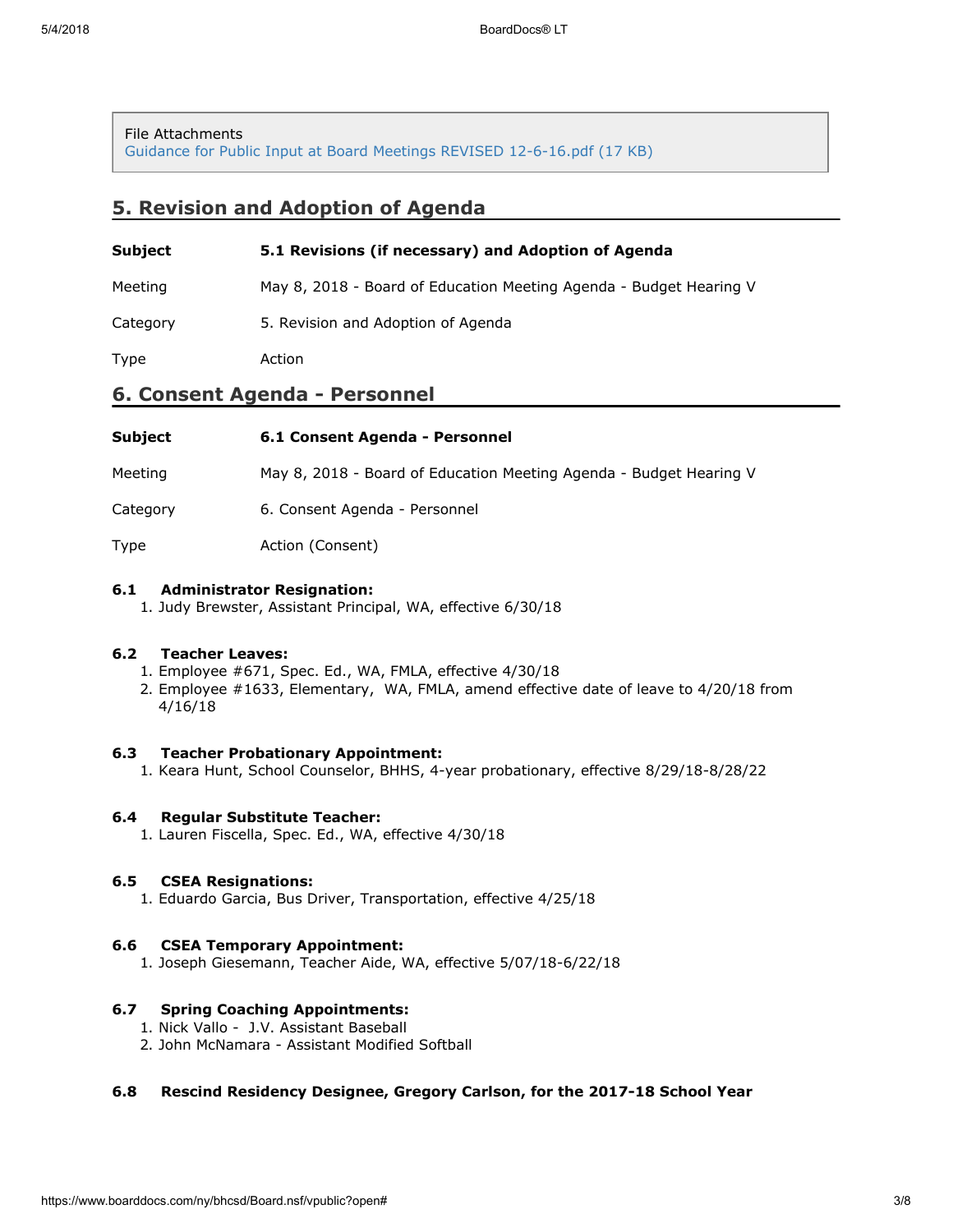## 6.9 Approval to Appoint James Reese as Residency Designee for the 2017-18 School Year

File Attachments [2018 Spring Coaches Updated.pdf \(18 KB\)](https://www.boarddocs.com/ny/bhcsd/Board.nsf/files/AYELLE5301FD/$file/2018%20Spring%20Coaches%20Updated.pdf)

The use of a consent agenda permits the Board of Education to make more effective use of its time by adopting a single motion to cover those relatively routine matters which are included.

## 7. Consent Agenda - Special Services

| Subject  | 7.1 CSE/SubCSE/CPSE Recommendations                                |
|----------|--------------------------------------------------------------------|
| Meeting  | May 8, 2018 - Board of Education Meeting Agenda - Budget Hearing V |
| Category | 7. Consent Agenda - Special Services                               |
| Type     | Action (Consent)                                                   |

The use of a consent agenda permits the Board of Education to make more effective use of its time by adopting a single motion to cover those relatively routine matters which are included.

## 8. Consent Agenda - Business

| <b>Subject</b> | 8.1 Consent Agenda - Business                                      |
|----------------|--------------------------------------------------------------------|
| Meeting        | May 8, 2018 - Board of Education Meeting Agenda - Budget Hearing V |
| Category       | 8. Consent Agenda - Business                                       |
| Type           | Action (Consent)                                                   |

### BUSINESS CONSENT AGENDA

#### 8.1 Acceptance of Donation from the Armonk United Soccer Club

8.2 Approval of Contract for Health & Welfare Services with the White Plains City School District for 2017-18 School Year

8.3 Authorization to execute Consultant Agreement with Susan Buchman for the 2018-19 Fiscal Year

8.4 Authorization to execute Consultant Agreement with Anne Kaplan for the 2018-19 Fiscal Year

#### 8.5 Authorization to Execute Memoranda of Agreements for IDEA Flow-Through Funds for the 2017-18 Fiscal Year

8.6 Award of Special Education Related Services RFP for 2018-19 Fiscal Year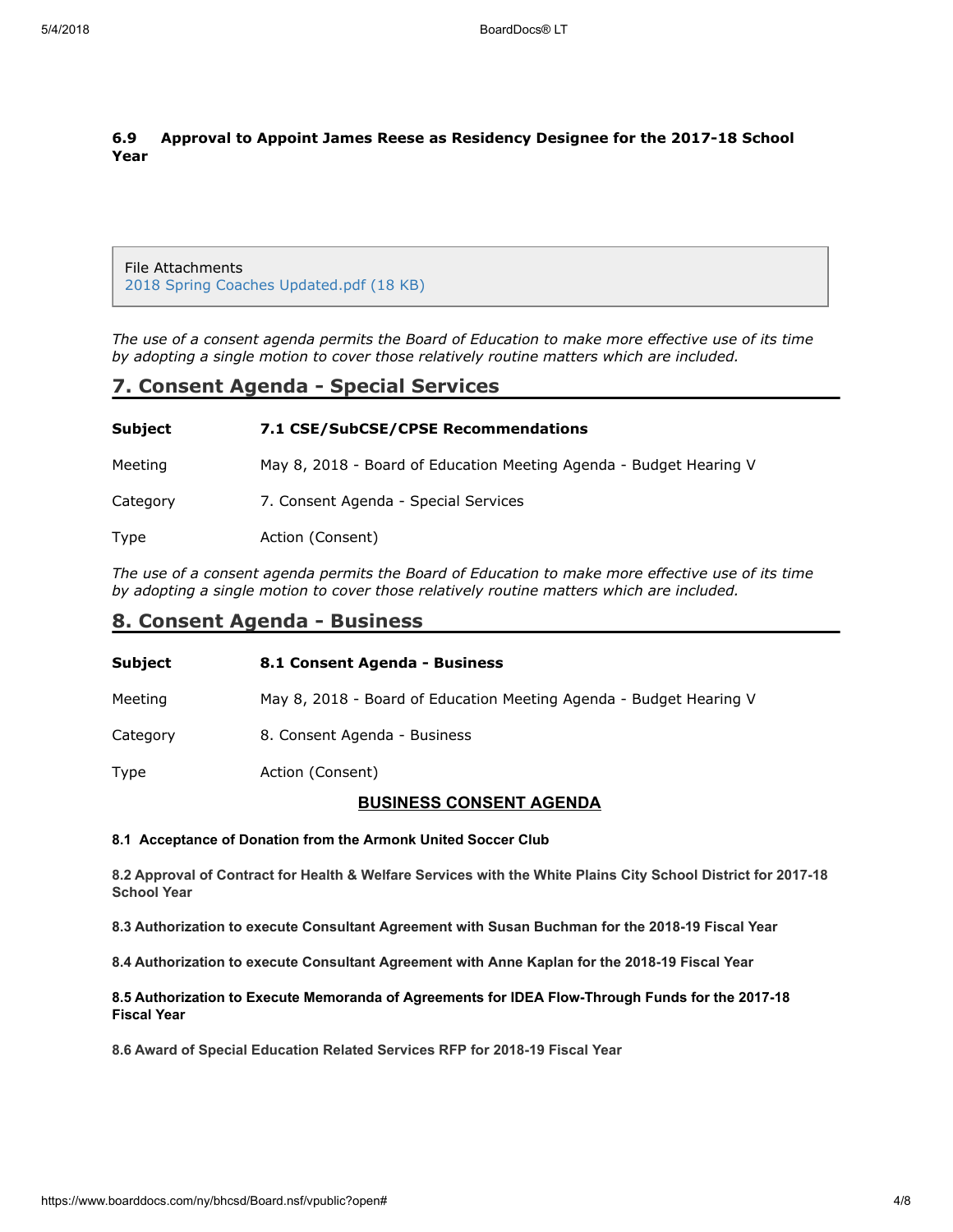The use of a consent agenda permits the Board of Education to make more effective use of its time by adopting a single motion to cover those relatively routine matters which are included.

## 9. Special Report #1: Recognition of 2017-18 Dr. Pavlica Authentic Science Research Seniors and Regeneron Science Talent Search Top **Scholars**

| <b>Subject</b> | 9.1 Special Report #1: Recognition of 2017-18 Dr. Pavlica Authentic<br>Science Research Seniors and Regeneron Science Talent Search Top<br><b>Scholars</b> |
|----------------|------------------------------------------------------------------------------------------------------------------------------------------------------------|
| Meeting        | May 8, 2018 - Board of Education Meeting Agenda - Budget Hearing V                                                                                         |
| Category       | 9. Special Report #1: Recognition of 2017-18 Dr. Pavlica Authentic Science<br>Research Seniors and Regeneron Science Talent Search Top Scholars            |
| Type           | Recognition                                                                                                                                                |

Please see the **attached** roster of Byram Hills High School Seniors enrolled in the Dr. Pavlica Authentic Science Research Program, as well as the five (5) students recognized as Regeneron Science Talent Search Top Scholars. Each student that is present will offer a brief summary of his or her Science Research Project

Also attached are two listings of various awards that some of the students achieved, as well as Student Publications and Conference Presentations.

File Attachments [17-18 Sci Research Senior List.pdf \(71 KB\)](https://www.boarddocs.com/ny/bhcsd/Board.nsf/files/AYCSBE6E7AEB/$file/17-18%20Sci%20Research%20Senior%20List.pdf) [17-2018 ASR AWARDS Final by Award.pdf \(24 KB\)](https://www.boarddocs.com/ny/bhcsd/Board.nsf/files/AY4JF54BB7EF/$file/17-2018%20ASR%20AWARDS%20Final%20by%20Award.pdf) [2017-18 ASR Awards BY Student.pdf \(38 KB\)](https://www.boarddocs.com/ny/bhcsd/Board.nsf/files/AY4JGL4C1BFE/$file/2017-18%20ASR%20Awards%20BY%20Student.pdf)

## 10. Special Report #2: Budget Hearing V

| Subject                                                | 10.1 2018-2019 Budget Overview                                     |
|--------------------------------------------------------|--------------------------------------------------------------------|
| Meeting                                                | May 8, 2018 - Board of Education Meeting Agenda - Budget Hearing V |
| Category                                               | 10. Special Report #2: Budget Hearing V                            |
| Type                                                   | Information, Presentation                                          |
| Please see the attached Budget Hearing V Presentation. |                                                                    |

File Attachments [18-19 BUDGET HEARING V - 05-08-18.pdf \(387 KB\)](https://www.boarddocs.com/ny/bhcsd/Board.nsf/files/AYCPRG65DDAC/$file/18-19%20BUDGET%20HEARING%20V%20-%2005-08-18.pdf)

Subject 10.2 Comments from the Public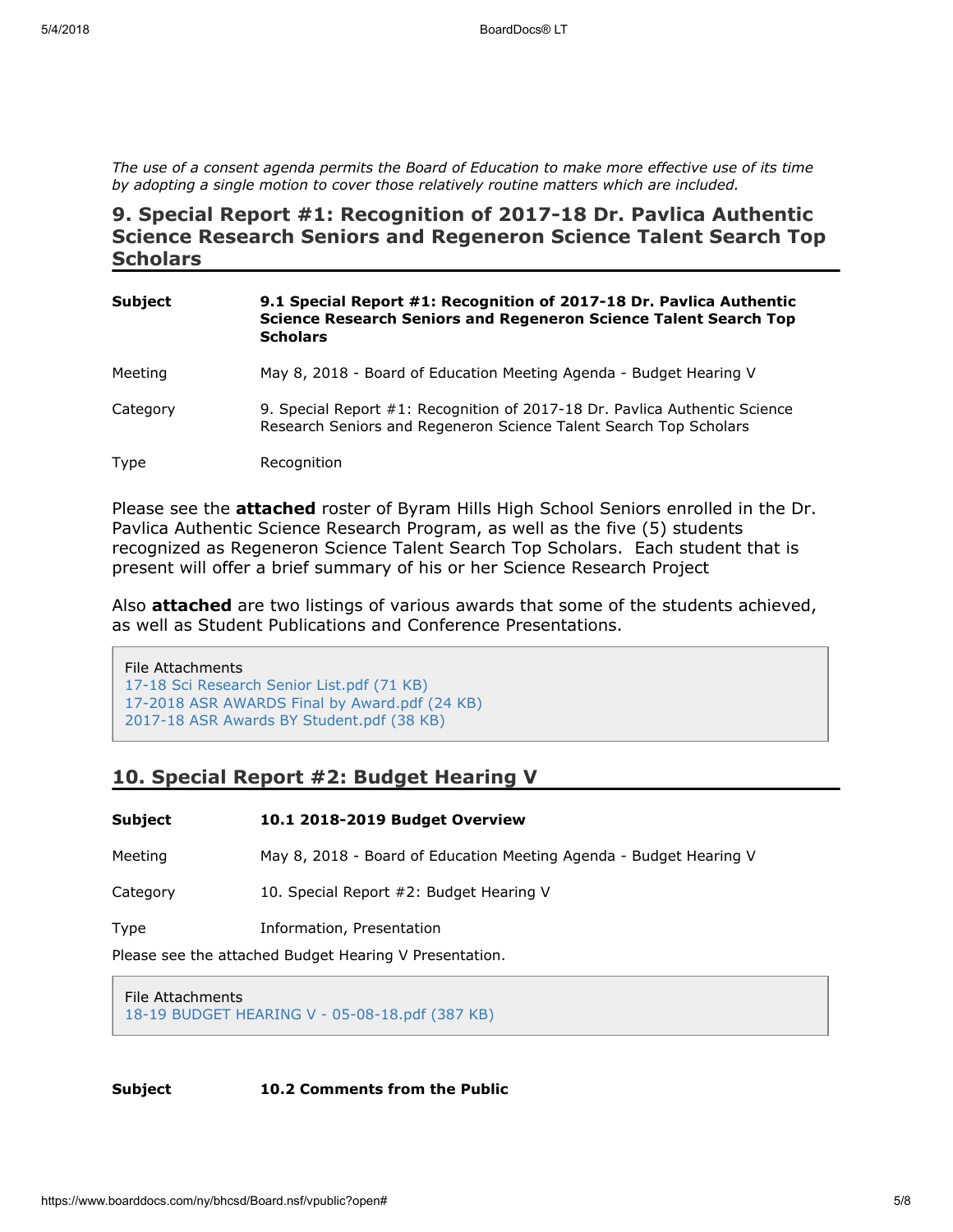| Meeting  | May 8, 2018 - Board of Education Meeting Agenda - Budget Hearing V |
|----------|--------------------------------------------------------------------|
| Category | 10. Special Report #2: Budget Hearing V                            |
| Type     | Recognition                                                        |

The Board will acknowledge any public comments regarding the Proposed 2018-19 Budget, however, no revisions can be made at this time.

| Subject  | 10.3 Budget / Communication Steps from Here                        |
|----------|--------------------------------------------------------------------|
| Meeting  | May 8, 2018 - Board of Education Meeting Agenda - Budget Hearing V |
| Category | 10. Special Report #2: Budget Hearing V                            |
| Type     | Information                                                        |

- 10.3.1 Public Information: Budget Brochure
- 10.3.2 School District Budget Notice
- 10.3.3 BobcatTV Budget Special

10.3.4 May 15, 2018: Budget Vote / Trustee Vote, H.C. Crittenden M.S., 6:30 a.m. - 9 p.m.; Public Meeting: 9:15 p.m. (Approx.)

## 11. Unfinished Business

| <b>Subject</b>          | 11.1 Review of Policies: Second Read: 4772 (Graduation Ceremonies;<br>4772 R (Regulation-Graduation Ceremonies); 5152 (Admission of<br><b>Non-Resident Students)</b> |  |
|-------------------------|----------------------------------------------------------------------------------------------------------------------------------------------------------------------|--|
| Meeting                 | May 8, 2018 - Board of Education Meeting Agenda - Budget Hearing V                                                                                                   |  |
| Category                | 11. Unfinished Business                                                                                                                                              |  |
| Type                    | Action                                                                                                                                                               |  |
| <b>12. New Business</b> |                                                                                                                                                                      |  |
| <b>Subject</b>          | 12.1 WPSBA 2018-19 Proposed Budget and Board of Directors<br><b>Nominating Slate and Ballot</b>                                                                      |  |
| Meeting                 | May 8, 2018 - Board of Education Meeting Agenda - Budget Hearing V                                                                                                   |  |
| Category                | 12. New Business                                                                                                                                                     |  |

Type **Action**, Information

## 13. Staff Reports

### Subject 13.1 Superintendent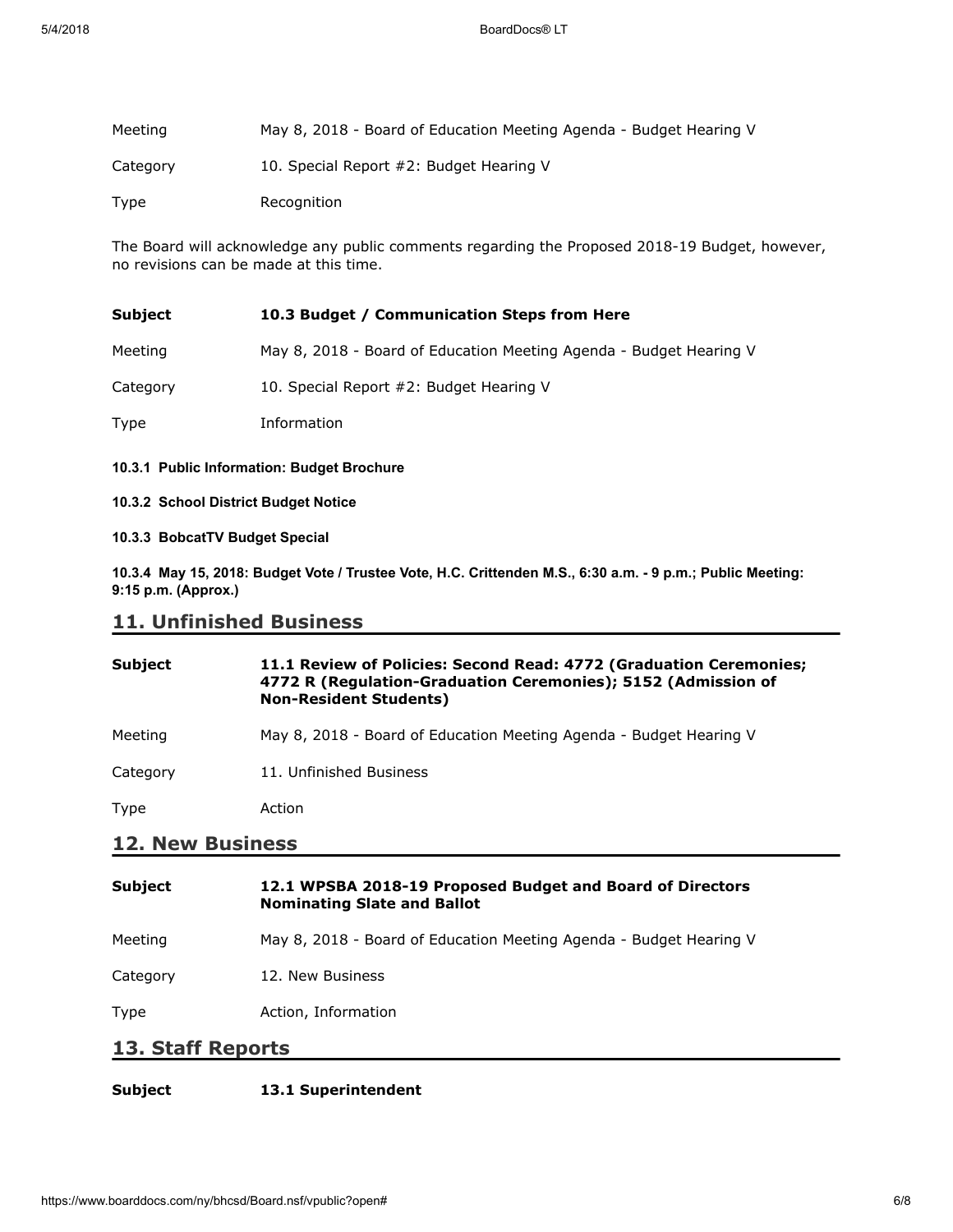| Meeting        | May 8, 2018 - Board of Education Meeting Agenda - Budget Hearing V                 |
|----------------|------------------------------------------------------------------------------------|
| Category       | 13. Staff Reports                                                                  |
| Type           | Information                                                                        |
|                |                                                                                    |
| <b>Subject</b> | 13.2 Deputy Superintendent, District Clerk                                         |
| Meeting        | May 8, 2018 - Board of Education Meeting Agenda - Budget Hearing V                 |
| Category       | 13. Staff Reports                                                                  |
| <b>Type</b>    | Information                                                                        |
| <b>Subject</b> | 13.3 Interim Assistant Superintendent for Business and Management                  |
|                | <b>Services</b>                                                                    |
| Meeting        | May 8, 2018 - Board of Education Meeting Agenda - Budget Hearing V                 |
| Category       | 13. Staff Reports                                                                  |
| Type           | Information                                                                        |
|                |                                                                                    |
| <b>Subject</b> | 13.4 Assistant to the Superintendent for Human Resources,<br><b>Curriculum K-5</b> |
| Meeting        | May 8, 2018 - Board of Education Meeting Agenda - Budget Hearing V                 |
| Category       | 13. Staff Reports                                                                  |

# 14. Board Reports

| Subject                                                           | <b>14.1 President</b>                                              |  |
|-------------------------------------------------------------------|--------------------------------------------------------------------|--|
| Meeting                                                           | May 8, 2018 - Board of Education Meeting Agenda - Budget Hearing V |  |
| Category                                                          | 14. Board Reports                                                  |  |
| Type                                                              | Information                                                        |  |
|                                                                   |                                                                    |  |
| Subject                                                           | 14.2 Committees / Board Members                                    |  |
| Meeting                                                           | May 8, 2018 - Board of Education Meeting Agenda - Budget Hearing V |  |
| Category                                                          | 14. Board Reports                                                  |  |
| Type                                                              | Information                                                        |  |
| 14.2.1 May 17, 2018: Policy Committee, District Office, 8:30 a.m. |                                                                    |  |